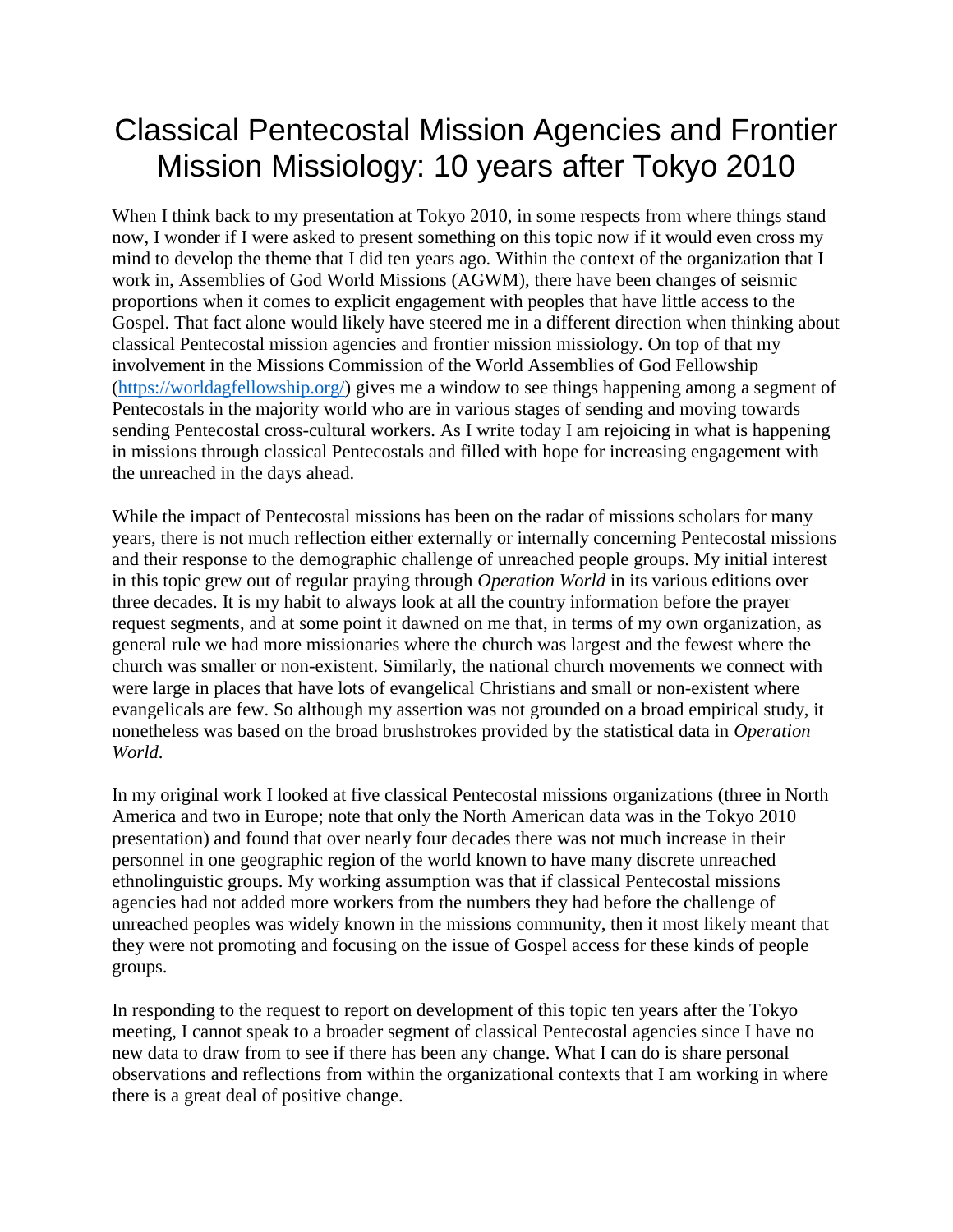### *Change was driven by individuals within the organization who have the vision and not just from the top down.*

In my own mission agency a huge shift has started and continues to grow that explicitly embraces the challenge of church planting among people groups with little access to the Gospel. In 2019 missionaries working in teams or as individuals, and often laboring in conjunction with host church workers, are engaging 321 unreached people groups (using the Joshua Project definition of a UPG) with the goal of adding another 249 peoples by 2023. It is no secret that historic missions agencies have often wrestled with the missiology of unreached peoples when they have long standing relationships and commitments to national church movements that are not in the classic UPG worlds of Hindus, Muslims and Buddhists.

As a Pentecostal we see this shift as the work of the Holy Spirit among His people. What has been amazing to watch on the ground is the diversity of people that the Spirit has used to affect change in our organizational setting. This was not a top-down process where a decision was made and mandated across the organization. Rather, particularly in the decade leading up to 2010 there were several practitioner voices who had responded to the call of the Spirit to work among the unreached that began to ask hard questions and share their personal burden and vision. These voices came from different levels of the organization, many on the ground working among the unreached and others in various levels of leadership. It was also interesting to see the role of personal study and research; one key leader that paved the way for what is happening now concluded that the unreached must be a focus for our mission through his own doctoral work looking at needs in the region of the world he labored in. Some at the regional level of leadership made space for the voices of field workers to cast vision into the region which eventually led to structural changes to better address those who lack access to the Gospel.

The Live Dead movement [\(https://www.livedead.org/\)](https://www.livedead.org/), which was birthed in a time of prayer among some of our missionaries in east Africa, formally started in 2011 and now has spread to eight initiatives on four continents with 76 church planting teams working among unreached peoples. These are multicultural teams drawing workers not only from our organization, but from other sending countries within the World Assemblies of God World (WAGF). In addition to this ten of those teams are led by and consist of people who are not a part of either AGWM or WAGF.

In 2012 the Executive Director of AGWM formed a missiology think-tank and one of the first assignments was to look at our response to the challenge of unreached peoples. From the work of the missiology writing group a publication series for practitioners is underway. In 2020 the volume on UPGs comes out and in it we have delineated a rubric to help our regions develop strategic priorities to take the Gospel to those who have little access. These groups can be ethnolinguistic, a geographic region with few Christians within a reached country, or marginalized sociological subgroups:

a. Any ethnolinguistic people or nation state with 1% percent or less Evangelical Christian becomes the top priority for developing and deploying new church planting teams. Within this category those having no Bible, no Christian media, no Christians or church movements should receive the most immediate attention in terms of planning for getting church planting teams on the ground.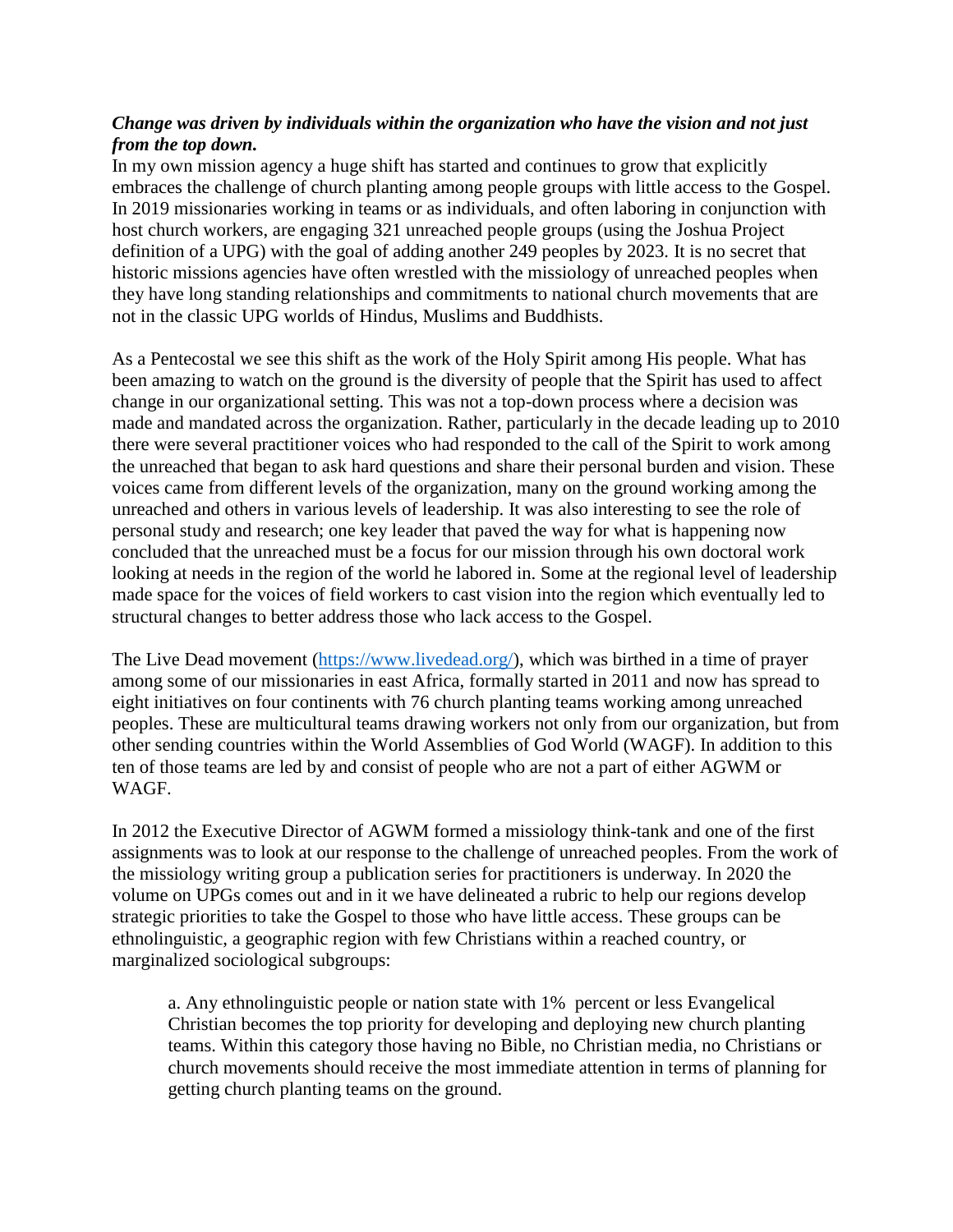b. Peoples that are more than 1% percent Evangelical but are in the framework of the Joshua Project definition of less than 2% percent Evangelical and with less than 5% percent of any form of the Christian faith would be the next priority for church planting teams.

c. In people groups that are more than 2% percent Evangelical but have geographic areas that are less than that number AGWM workers should seek to catalyze local Christians and partner with them to empower church planting efforts.

d. In every nation there are sociological subgroups that are not being touched by existing church movements. AGWM has workers in these populations and seeks to mobilize national church movements to engage them through their local churches as well.

Rather than focusing on one particular part of the world, this rubric helps regional leadership and the missionaries in their countries to think strategically around the idea of access to the Gospel wherever they find themselves and no matter the size of the national church they are partnering with. By accepting the Joshua Project definition of unreached but not being bound by it, the 1% or less Evangelical threshold brings around 20 countries in Post-Christian Europe as a top priority for church planting. This was always a tension point with the Joshua Project operationalization of "unreached" with its "less than 5% of any form of the Christian faith" bar that kept Europe from being seen as a place needing pioneer church planting.

#### *Change can come through working for alignment with the trajectory of God's redemptive mission-There are many ways to get the Gospel to the unreached.*

There has been a conscious effort to try and bring all of our missionaries into alignment with the big trajectory of God's glory among the tribes, tongues peoples and nations of the world. So rather than church planting among UPGs being the domain only of specialists, we want every missionary to find ways to participate so that all ministries have as their ultimate goal the vision of seeing the Gospel penetrate to all the diversity of humanity. Whether in hands-on direct ministry like pioneer church planting or in a more indirect fashion through strengthening, envisioning, mobilizing and training local believers to reach the unreached geographically near and far, the work of every missionary can participate in the big trajectory of God's redemptive mission.

#### *Change is coming through networking and connecting missions leaders-casting missiological vision through different kinds of gatherings.*

The Missions Commission of the World Assemblies of God Fellowship (WAGF) has as two of its primary goals that every general council connected with WAGF develop some kind of appropriate cross-cultural missionary sending structure, and that when the do send to prioritize going to unreached peoples to plant the church where it does not yet exist. Starting in 2007 and gaining more traction in the last decade the Commission has hosted regional World Missions Congresses and sought to strengthen and encourage regional networks of missions leaders in these councils. In 2007 when there were 45 general councils in WAGF with a sending structure, a goal was set to have 100 within 10 years. The second triennial missions survey conducted in 2017 showed 107 general councils with sending structures in 102 nations. Congresses, regional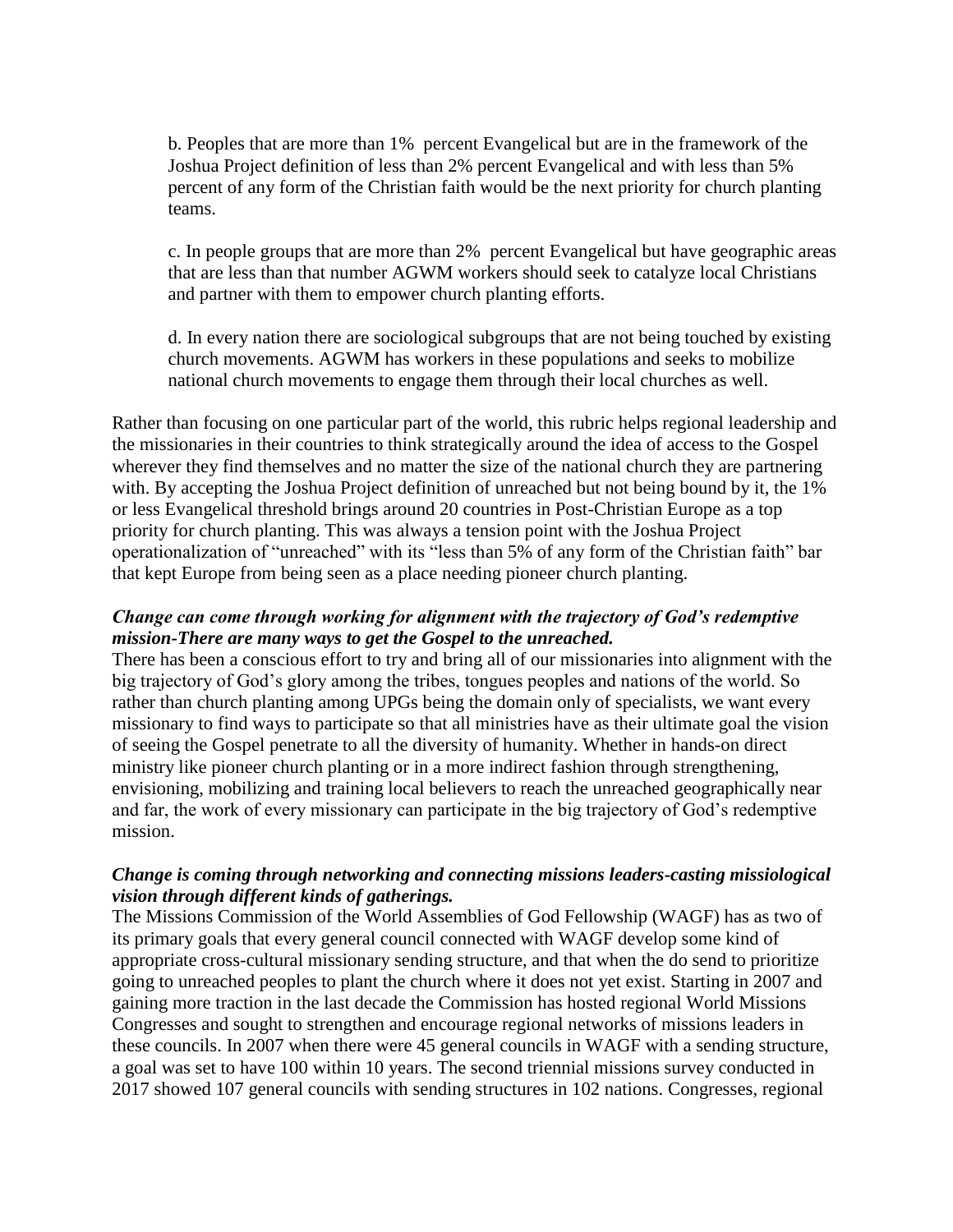network meetings and pre or post missions leaders meetings after Triennial gatherings are all places where the vision for the unreached is passed on. Workshops on how to reach the unreached and who are the unreached at the Congresses have been well attended.

## *Change can come through intentional education-Pentecostal engagement of the unreached is not automatic.*

One of the things we learned from the regional Missions Congresses and other events the Missions Commission hosted was the constant need for missiological education. The whole notion of "unreached" is constantly contested; there is an ever-present temptation to coopt the term for whatever particular group someone is working in or a place they want to go. At one of our events after an hour-long presentation on the issue of Gospel access and reviewing definitions our leaders got a request from a church movement leader who wanted to show a video about their unreached which was defined as towns where there was not yet church of their denomination. If the spiritual need of the unreached is not continually trumpeted church movements will always gravitate to the easier tasks of working where the church exists.

We have also seen the impact of explicit missions education in shaping where personnel land. In WAGF one of the newer senders is the Romanian Pentecostal Union. A group of visionary pastors formed a two-year training program and together with an AGWM worker they have developed a curriculum that exposes students to frontier missions missiology and the Muslim and Buddhist world as well as encouraging internships in places where there are classical Joshua Project unreached groups. The result is that a high percentage of the people the agency sends, most who come through this training program, are working among unreached peoples.

## *Ralph Winter's original insight remains incredibly relevant and brings clarity to the development of missions strategy.*

As we close in on the 50<sup>th</sup> anniversary of Winter's 1974 presentation at Lausanne on crosscultural evangelism as the highest priority, there is an accumulation of voices old and new who are critical of the whole enterprise of frontier mission missiology or who are calling for reassessment of the notion of "unreached peoples." On the whole this is a good exercise and concepts grow in utility as they are refined by thoughtful critique. However, I am concerned that assertions that "unreached peoples" are no longer relevant in a globalized, urbanized world shaped by migration are based on a less than careful reading of Winter's early work.<sup>1</sup> In my own experiences I have often found that people react to a misapplication of an idea about unreached peoples rather than the central concepts Winter proposed back in early 1970s and 1980s. The meaning of missiological ideas and concepts, like any other idea or concept in a discipline, cannot be controlled by the authors/originators once it is made public. People will do with it and understand (or misunderstand it); misapplication however does not invalidate the concepts.

 $\overline{a}$ 

 $<sup>1</sup>$  These three articles are an excellent place to start looking at Winter's core ideas and some of the critical issues and</sup> contested points in developing definitions in the early days of frontier mission missiology: Datema, Dave. "Defining Unreached: A Short History." International Journal of Frontier Missions 33.2 (Summer 2016): 45-71; Gill, Brad. "The Unfortunate Unmarketability of 'Unincorporable.'" *International Journal of Frontier Missiology* 33.2 (2016): 72-76; and Gill, Brad. "Beyond Groupism: Refining Our Analysis of Ethnicity and Groups." " *International Journal of Frontier Missiology* 35.4 (2018): 179-184.